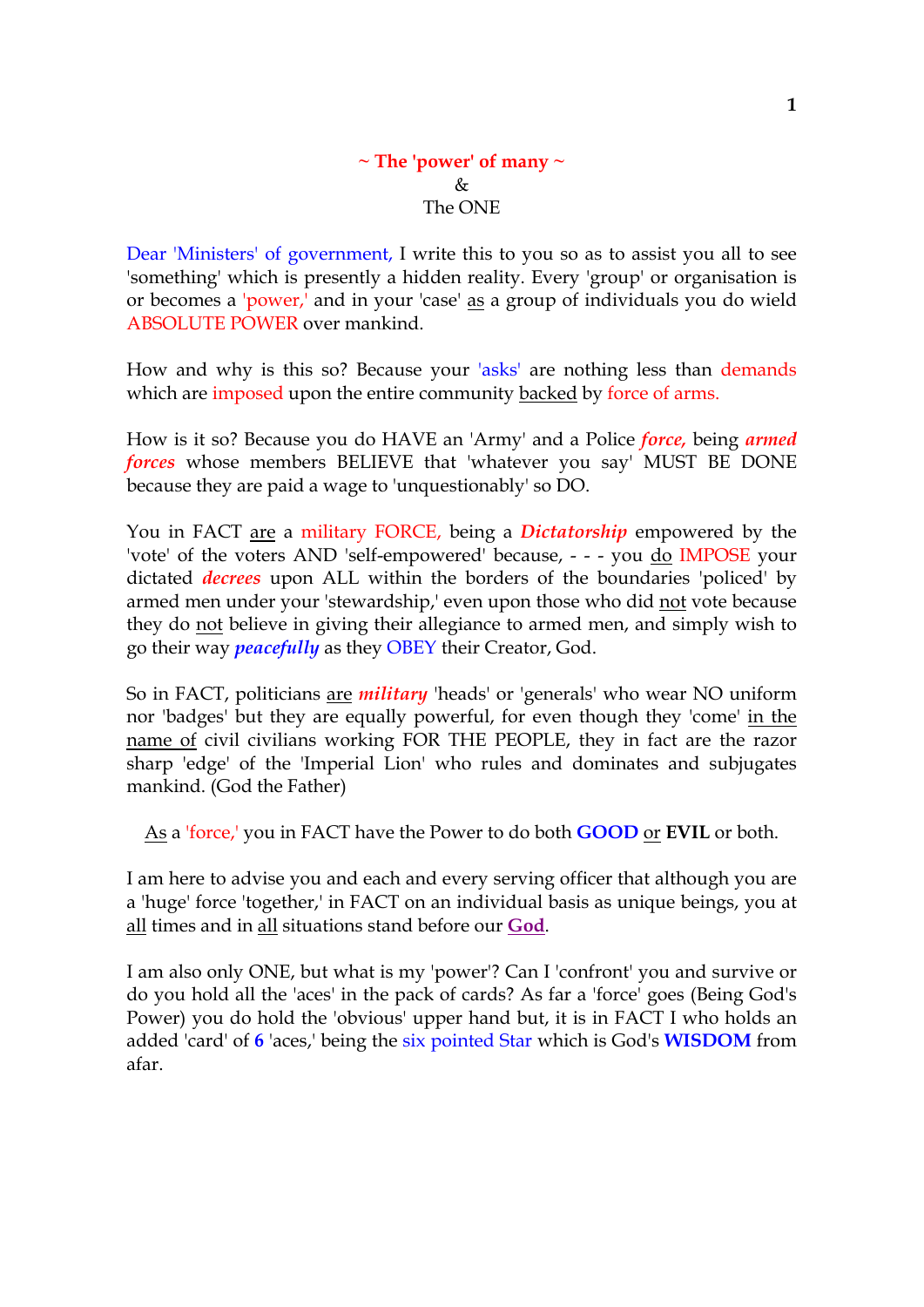Since I have the use of these six aces I can 'balance' the scales so to speak by remaining humble and meek as God's servant who uses the said *Wisdom* to awaken your hearts, minds and souls.

I am here to advise all of 'what' is soon to BE and that is the separation of SOULS for an eternity. So I simply 'appeal' to each of you INDIVIDUALLY because some of you will NOT be 'able' to listen to my 'plea' to: "ONLY go about your daily 'business' operating WITHIN the constraints of God's COMMAND."

WHY do I ask this? Solely because any who do NOT operate within God's Command will definitely receive a HEAVY *reprimand* from God via His invisible DARK forces who operate 'clandestinely' and TELEPATHICALLY via the MINDS of everybody who has 'Sin' within. (Negative emotions)

My 'vision' is endless because our God uses me and thus His 'unfolding' story is revealed to ME, being THE ONE and ONLY one who can be your ADVISOR.

Why do I write this 'open letter' to you? Because I do live in Tasmania and I do 'wish' that all Tasmanians have quick 'access' to THE TRUTH so that TOGETHER we can pave the way FORWARD in the manner Commanded and demanded by our GOD.

All over the world now are 'waves' of trouble and violence as the minds of people become mentally 'disturbed' by uncontrollable thoughts. We here are seemingly 'calm,' - - - but - - - the 'blanket' of 'ignorance' is soon to be 'dispelled' as VERY DARK FORCES erupt globally in the manner revealed by me.

The invisible DARK Power has thrown a 'cloak' of darkness over the earth and it is like an impenetrable veil through which *evil men* doing *evil deeds* cannot see.

All they 'see' or believe is that their *interfering, manipulative, extortionist, controlling and punitive* deeds are not only JUSTIFIED, but in fact are GOOD and for the BENEFIT of society. Nothing is further from **THE TRUTH** as all will soon see.

I can see through it all as I AM the messenger of God who IS 'alive,' and I am sent to awaken all as I try and uplift their 'sleeping' consciousness before for all it is 'too late.'

All legislators, 'governors' and armed forces need to understand that within the individual's personal daily 'interaction' lies the **LAW** of *'attraction,'* - - - that LAW being that whatever we INVOKE or put OUT attracts a similar exact **RETURN** unto us.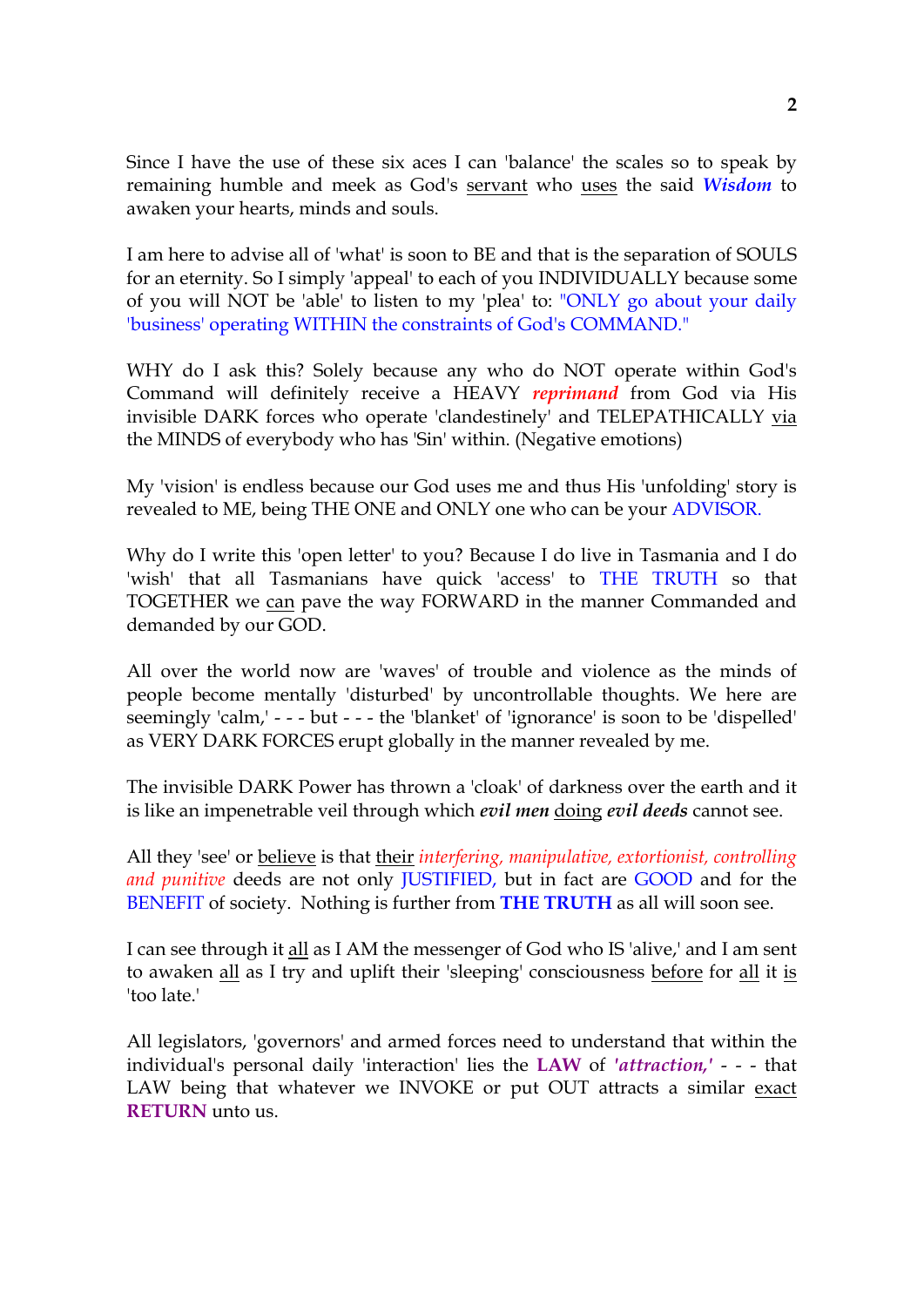Every politician has a mind 'set' of *error of belief,* for their minds are set in that as they JUSTIFY every 'act' or 'decree,' they fail to see that as their every ruling DEMAND has a *punitive* backing, the legislators are in FACT stating:

"I or 'we' by 'show of hands' will force each and every one of you to comply to our dictate of THE DAY, even though we know that IT will impoverish you and cause you some loss or suffering."

Only the DEVIL (The Dark Sovereign Power, God) goes forth causing pain and loss and suffering OPENLY within the punitive aspect of the LAW*: "As you did do punitively unto others is now punitively done unto you,"* so it follows that all political dictates are the decrees of THE Devil imposed upon mortal man and backed by God's FORCE OF ARMS\* - (The forbidden to 'eat' (use) fruit of the tree of the knowledge of good and evil)

It follows that any of your 'decrees' resulting in anyone 'suffering' becomes a spiritual due within the Law of God upon the 'heads' of all who invoked said decrees as well as all society who condoned, supported and funded such **INIQUITY.**

What is this JUSTIFICATION to BE totally disrespectful unto others and to force them by threat and coercion to OBEY or suffer?

It is the power of God's DARK ENERGY simply 'balancing' ITS eye for an eye 'Scales of Justice' against SINNERS who as they suffer loss, injury, deprivation and mental and emotional trauma are 'Reaping what they sowed' directly OR, - - - from being complicit to the *negative* activities of their paid POLITICAL servants and their armed forces who went forth in their name and on their behalf causing others to *suffer* in some way.

All politicians need to now SEE that all their *interference, control, subjugation, extortion or punishment etc., is an 'act' of GOD (The Father) via THEIR MINDS* but, - - -

They ALSO need to see that they and everybody supporting their 'ways' ARE all cycling DOWN into a deeper 'morass' which IS ongoing because, it is in this way, that God via politicians imposes more and more and MORE month by month to NO end other than CHAOS and HELL for all complicit in continuing to defy Him and His *"Peace & love & mercy & compassion & forgive thine enemy"* Command.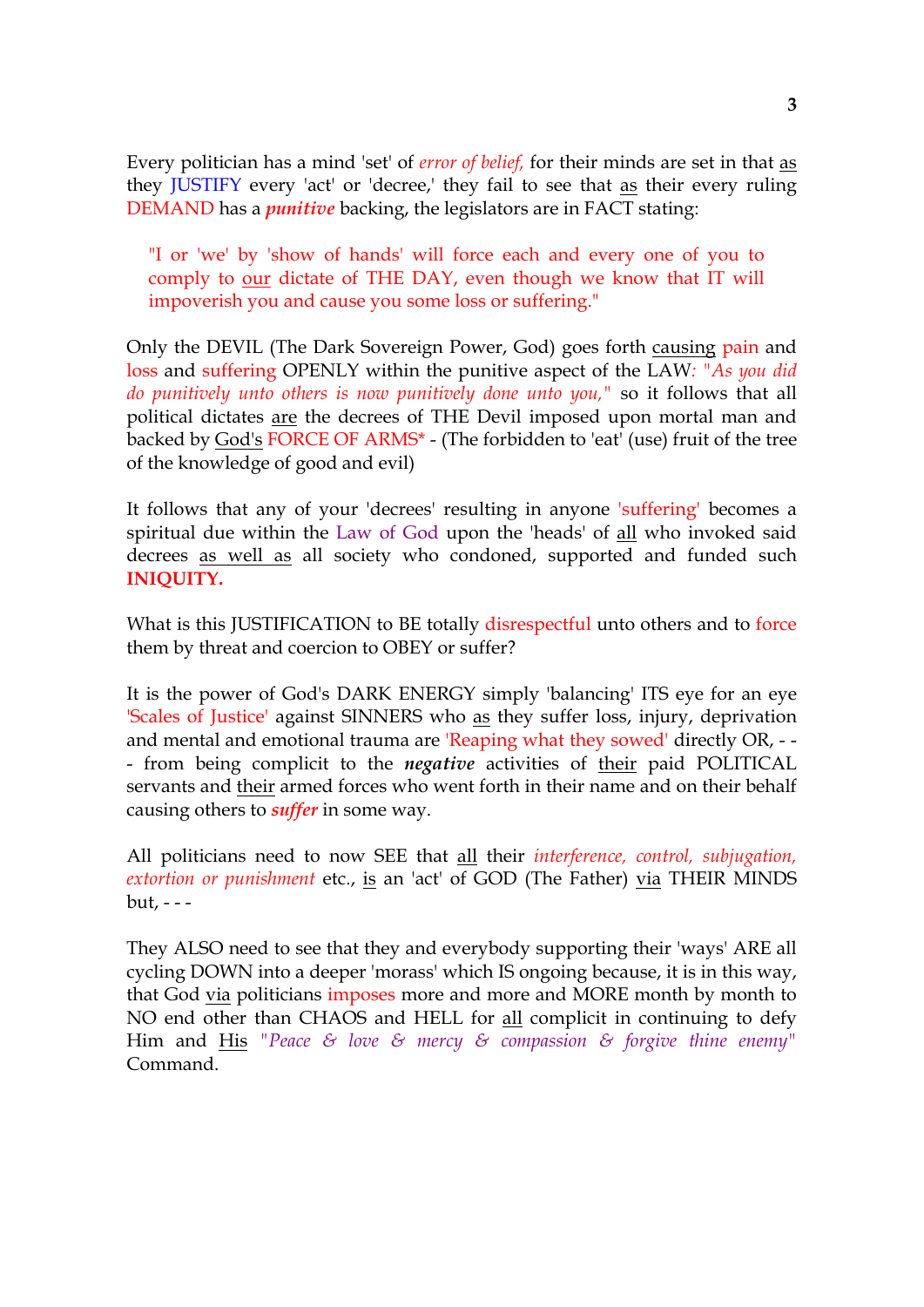Naturally the Dark Sovereign Power, God keeps His 'heads of house' politicians, chiefs, kings, queens, emperors etc., and their forces men TOTALLY in the DARK as to what HE is doing via them.

## ALL pay **THE BLOOD PRICE** say I.

God's ENERGY is within EVERY activity of man, and **IT** is eternal and ever present and sees all, knows all and does all via man.

Thus **IT** knows 'who is who' and 'who' **IT** will 'swat' for using **ITS** *dark energy* to 'plot' against others. **IT** in fact 'incites' and inspires the minds of said 'plotters' so as to use them against the other and 'visa versa.'

Every politician and their 'armed' forces 'backup' men all need to understand that the DARK energy essence of the Source, God is the ONE who inspires their every 'move' of interference, domination, subjugation, control, extortion, fine, punishment, injury, incarceration, war or killing. It is the *'deceptive'* NATURE of THE BEAST in action.

They also need to understand that these 'activities' which in their minds ARE justified are so because all they *impose* causing suffering, loss or impoverishment IS the spiritual due of the other, and simply God's 'eye for an eye' **JUSTICE** via their 'decrees.'

They also need to understand that all complicit to these ongoing impositions will all suffer the same 'fate' at a later date, either in this life 'time' or in the next level of consciousness when their spirit soul exits the flesh of this world.

Mankind is to find OUT via me that it is the mass and frequency and 'nature' of their INNER ENERGY which uplifts their soul to the *heavenly* LIGHT or draws them DOWN to the 'lip' of the eternal 'volcano' **FIRE.**

The more negativity (dark emotional energy) within them (the Sin) the greater the downwards FALL, and thus ones 'professed' named religion of 'Christian or Islam or Buddhism' etc., has NAUGHT to do with ANYTHING.

It is ones interaction with others ACTIVITY which enables the Light or Dark spiritual ENERGY essence of benign **LOVE** or malignant **EVIL** to flow through and GROW within YOU.